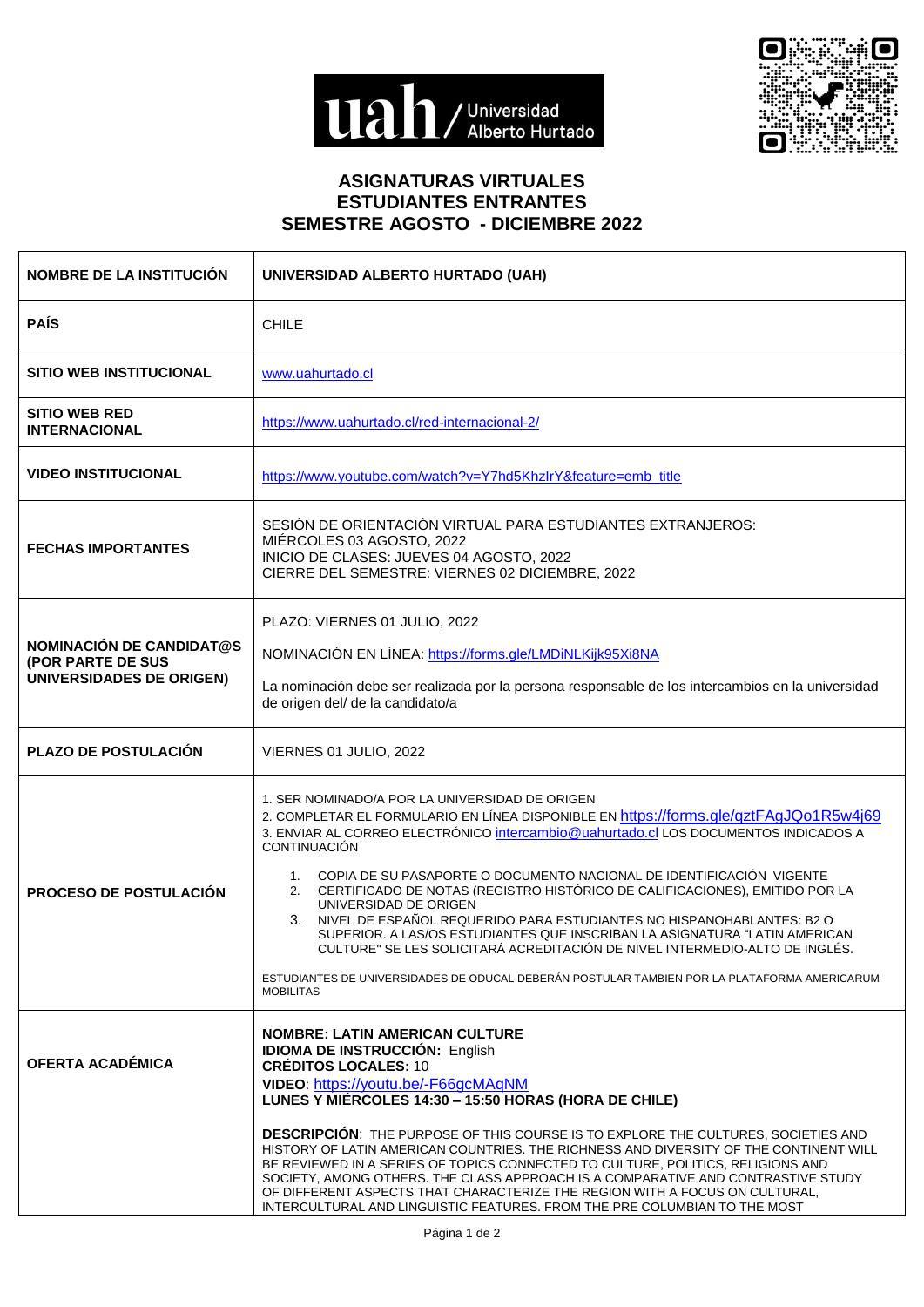|                                | CONTEMPORARY TIMES, WE WILL GO THROUGH RELEVANT ASPECTS TO UNDERSTAND THE<br>PRESENT CONDITION OF THE REGION. THE MAIN OBJECTIVE IS THAT THROUGH THIS CLASS<br>STUDENTS IMPROVE THEIR INTERCULTURAL COMPETENCE, HAVE A BETTER UNDERSTANDING OF THE<br>ISSUES THAT AFFECT LATIN AMERICA AND USE CRITICAL THINKING AND THE KNOWLEDGE ACQUIRED<br>IN CLASS TO ANALYZE THEM.                                                                                                                                                                                                                                                                                                                                                                                                                                                                                                                                                                                                                                                                                                                    |
|--------------------------------|---------------------------------------------------------------------------------------------------------------------------------------------------------------------------------------------------------------------------------------------------------------------------------------------------------------------------------------------------------------------------------------------------------------------------------------------------------------------------------------------------------------------------------------------------------------------------------------------------------------------------------------------------------------------------------------------------------------------------------------------------------------------------------------------------------------------------------------------------------------------------------------------------------------------------------------------------------------------------------------------------------------------------------------------------------------------------------------------|
|                                | NOMBRE: MEMORIA, DERECHOS HUMANOS Y MOVIMIENTOS SOCIALES<br><b>IDIOMA DE INSTRUCCIÓN: Español</b><br><b>CRÉDITOS LOCALES: 10</b>                                                                                                                                                                                                                                                                                                                                                                                                                                                                                                                                                                                                                                                                                                                                                                                                                                                                                                                                                            |
|                                | VIDEO: https://youtu.be/WbltTN5qOCY<br>JUEVES 14:30 - 17:20 HORAS (HORA DE CHILE)                                                                                                                                                                                                                                                                                                                                                                                                                                                                                                                                                                                                                                                                                                                                                                                                                                                                                                                                                                                                           |
|                                | <b>DESCRIPCIÓN:</b> ESTE CURSO EXPLORA LAS CONEXIONES CONCEPTUALES Y EMPÍRICAS ENTRE<br>MEMORIA, DERECHOS HUMANOS Y MOVIMIENTOS SOCIALES. LA MEMORIA PUEDE ACTIVAR,<br>FORTALECER Y PROBLEMATIZAR LOS MOVIMIENTOS SOCIALES GENERANDO COHESIÓN SOCIAL Y / O<br>CONFLICTO, MIENTRAS QUE SIMULTÁNEAMENTE LOS MOVIMIENTOS PUEDEN ACTIVAR Y TRANSMITIR<br>MÚLTIPLES MEMORIAS Y FORMAS DE SIMBOLIZACIÓN DEL PASADO. LA RELACIÓN ENTRE MEMORIA Y<br>MOVIMIENTOS SOCIALES RESULTA PARTICULARMENTE RELEVANTE DESPUÉS DE PERÍODOS DE<br>EXTREMA VIOLENCIA COMO FUENTE DE PROYECTOS POLÍTICOS NACIONALES, PERO TAMBIÉN COMO<br>FUENTE DE IDENTIDAD DE COMUNIDADES QUE NECESITAN URGENTEMENTE SANAR SU PASADO.                                                                                                                                                                                                                                                                                                                                                                                          |
|                                | NOMBRE: DESTINOS QUE CAMBIAN: DESPLAZAMIENTOS RUMBO A LA MOVILIDAD<br><b>ESTUDIANTIL</b><br><b>IDIOMA DE INSTRUCCIÓN: Español</b>                                                                                                                                                                                                                                                                                                                                                                                                                                                                                                                                                                                                                                                                                                                                                                                                                                                                                                                                                           |
|                                | <b>CREDITOS LOCALES: 5</b><br>VIDEO: https://youtu.be/TPr0IOVhbFQ<br>LUNES 11:30 AM - 12:50 PM (HORA DE CHILE)                                                                                                                                                                                                                                                                                                                                                                                                                                                                                                                                                                                                                                                                                                                                                                                                                                                                                                                                                                              |
|                                |                                                                                                                                                                                                                                                                                                                                                                                                                                                                                                                                                                                                                                                                                                                                                                                                                                                                                                                                                                                                                                                                                             |
|                                | DESCRIPCIÓN: LOS PARTICIPANTES DE ALGUNA EXPERIENCIA DE INTERCAMBIO ESTUDIANTIL<br>DECLARAN HABER OBTENIDO MÚLTIPLES BENEFICIOS QUE CONTRIBUYEN A SU CRECIMIENTO<br>PERSONAL Y ACADÉMICO, ADEMÁS DE INCREMENTAR SU NIVEL DE EMPLEABILIDAD. EN VISTA DE<br>ELLO, LA DIRECCIÓN DE COOPERACIÓN INTERNACIONAL DE LA UNIVERSIDAD ALBERTO HURTADO<br>OFRECE ESTE SEMINARIO CON EL PROPÓSITO DE SENSIBILIZAR A LOS ESTUDIANTES SOBRE<br>TEMÁTICAS DE VIDA DERIVADAS DE ESTA OPORTUNIDAD. A TRAVÉS DE OBRAS LITERARIAS Y<br>AUDIOVISUALES, LOS ESTUDIANTES EXPLORARÁN CÓMO LA EXPOSICIÓN A UN AMBIENTE EXTERNO Y<br>AJENO MODIFICA Y AMPLÍA EN SU VISIÓN DE MUNDO, ADEMÁS DE INCIDIR EN LA CONSOLIDACIÓN DE<br>SU IDENTIDAD Y EN SU DISCERNIMIENTO VOCACIONAL. AUNQUE ESTE CURSO SE ENFOCA EN<br>DESTINOS COMO ESTADOS UNIDOS, ESPAÑA Y LA REGIÓN DE AMÉRICA LATINA, LOS TEMAS<br>TRATADOS PUEDEN SER APLICADOS A CUALQUIER OTRO DESTINO DE INTERCAMBIO Y EXPERIENCIA<br>INTERNACIONAL.                                                                                                             |
|                                | NOMBRE: COMPETENCIAS INTERCULTURALES PARA MEJORES SOCIEDADES<br><b>IDIOMA DE INSTRUCCIÓN: Español</b>                                                                                                                                                                                                                                                                                                                                                                                                                                                                                                                                                                                                                                                                                                                                                                                                                                                                                                                                                                                       |
|                                | <b>CREDITOS LOCALES: 5</b><br>VIDEO: https://youtu.be/ib13tVodfCY                                                                                                                                                                                                                                                                                                                                                                                                                                                                                                                                                                                                                                                                                                                                                                                                                                                                                                                                                                                                                           |
|                                | MIÉRCOLES 11:30 AM - 12:50 PM (HORA DE CHILE)                                                                                                                                                                                                                                                                                                                                                                                                                                                                                                                                                                                                                                                                                                                                                                                                                                                                                                                                                                                                                                               |
|                                | <b>DESCRIPCIÓN: FRENTE AL ACTUAL ESCENARIO ACADÉMICO Y LABORAL-DONDE LA</b><br>INTERNACIONALIZACIÓN ES MAYOR Y MÁS ACCESIBLE- Y A LA REALIDAD MULTICULTURAL CADA VEZ<br>MÁS DIVERSA Y NUMEROSA EN NUESTRO PAÍS, LA PRESENCIA DE ORGANIZACIONES<br>INTERNACIONALES Y MULTINACIONALES SE HA CONSOLIDADO. ESTA CONSOLIDACIÓN MODIFICA EL<br>CONTEXTO SOCIAL PARA LOS FUTUROS PROFESIONALES, QUE OBLIGA A DESARROLLAR<br>ESTRATEGIAS Y HABILIDADES A FIN DE ALCANZAR UNA ADECUADA ADAPTACIÓN Y CONVIVENCIA. EN<br>ESTE SENTIDO, LAS COMPETENCIAS INTERCULTURALES JUEGAN UN PAPEL FUNDAMENTAL EN<br>CUANTO PERMITEN AL INDIVIDUO DESENVOLVERSE EFECTIVA Y APROPIADAMENTE EN CULTURAS<br>DIFERENTES QUE ESTÁN EN MOVIMIENTO, CON MIRAS A INTEGRAR MEJORES SOCIEDADES.EN RAZÓN<br>DE LO ANTERIOR, LA DIRECCIÓN DE COOPERACIÓN INTERNACIONAL DE LA UNIVERSIDAD ALBERTO<br>HURTADO OFRECE ESTE SEMINARIO, QUE BUSCA SENSIBILIZAR A LOS ESTUDIANTES FRENTE A<br>NUEVAS NECESIDADES DE INTEGRACIÓN Y ENTREGAR HERRAMIENTAS PARA LA ADAPTACIÓN<br>ACADÉMICA Y LABORAL EN DIVERSOS CONTEXTOS CULTURALES. |
| <b>INFORMACIÓN DE CONTACTO</b> | ALINA MORALES, COORDINADORA DE INTERCAMBIO<br>almorales@uahurtado.cl; intercambio@uahurtado.cl<br>DIRECCIÓN DE COOPERACION INTERNACIONAL - DCI                                                                                                                                                                                                                                                                                                                                                                                                                                                                                                                                                                                                                                                                                                                                                                                                                                                                                                                                              |
|                                | PASAJE VICENTE HUIDOBRO, OFICINA #212<br>ALMIRANTE BARROSO 10, SANTIAGO DE CHILE                                                                                                                                                                                                                                                                                                                                                                                                                                                                                                                                                                                                                                                                                                                                                                                                                                                                                                                                                                                                            |